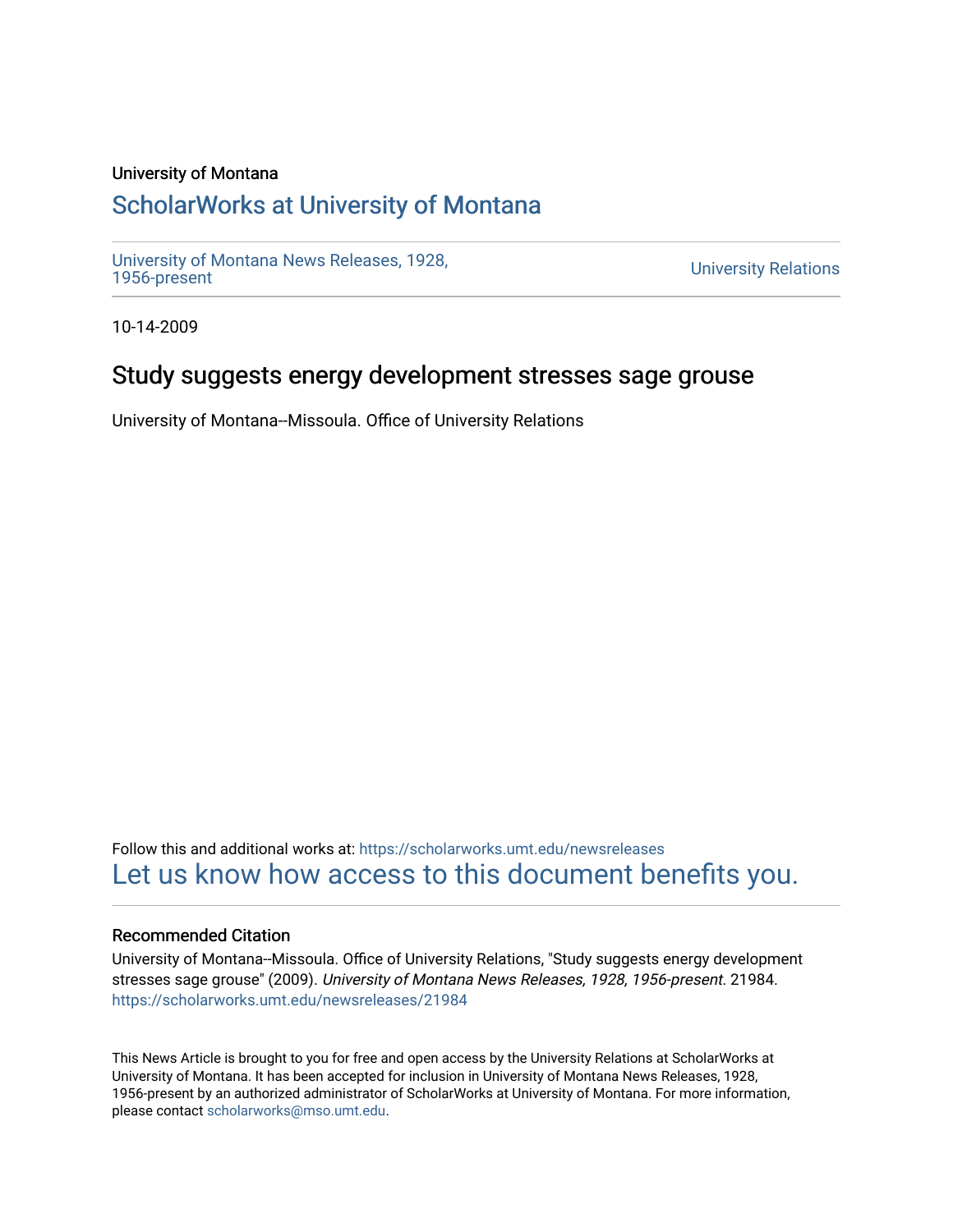

UNIVERSITY RELATIONS • MISSOULA, MT 59812 • 406.243.2522 • FAX: 406.243.4520

### N E W S R E L E A S E

Oct. 14,2009

**Contact:** David Naugle, associate professor, UM Wildlife Biology Program, 406-243-5364, david.naugle@umontana.edu.

## **STUDY SUGGESTS ENERGY DEVELOPMENT STRESSES SAGE GROUSE MISSOULA-**

A study released Oct. 14 sheds new light on oil and gas development potential in the Intermountain West. Maps accompanying the study suggest negative impacts to greater sage grouse populations in relation to potential energy development.

"The bottom line is that if business as usual continues, sage grouse populations will decline an additional 7 to 19 percent," said study co-author David Naugle, a Wildlife Biology Program researcher at The University of Montana.

The study is published in the current issue of the peer-reviewed journal PLoS ONE, which is online at http://www.plosone.org. The direct link to the article is

#### [http://tinyurl.com/vzm7xpv.](http://tinyurl.com/vzm7xpv)

Sage grouse populations are considered indicators of ecosystem health and have been closely monitored by state game and fish agencies over the past decade. The greater sage grouse is currently a candidate for Endangered Species Act listing.

"Sage grouse are useful in prioritizing conservation because their abundance is indicative of large and intact shrub-dominated grasslands, the most endangered ecosystem in North America," Naugle said. "Challenges with sage grouse are a harsh reminder that the value